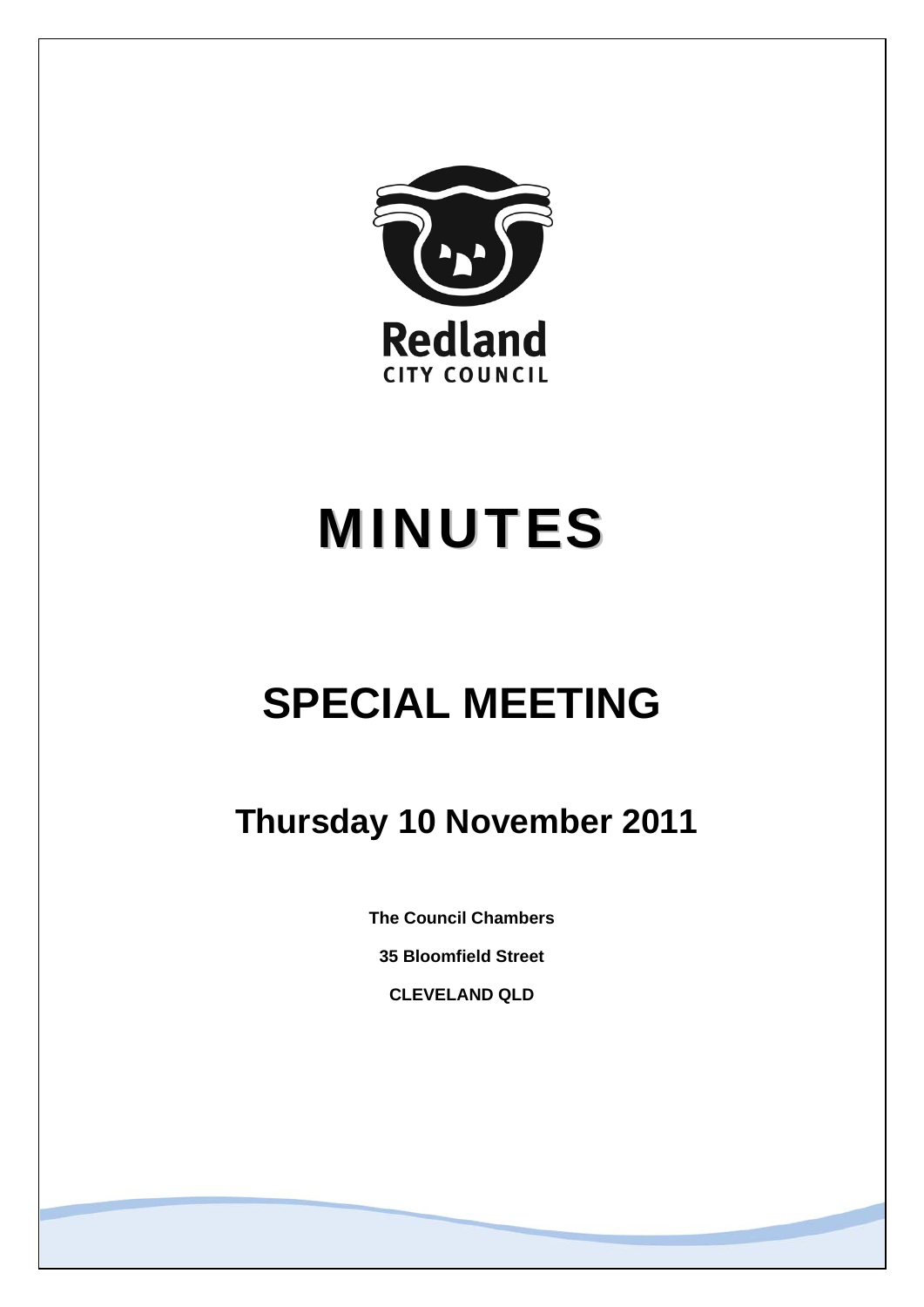#### **Table of Contents**

| <b>Item</b>  |                                                               |  | <b>Subject</b>                                  | Page No |
|--------------|---------------------------------------------------------------|--|-------------------------------------------------|---------|
|              |                                                               |  |                                                 |         |
| $\mathbf 1$  |                                                               |  |                                                 |         |
| $\mathbf{2}$ | RECORD OF ATTENDANCE AND LEAVE OF ABSENCE 1                   |  |                                                 |         |
| 3            | <b>MATERIAL PERSONAL INTEREST AND CONFLICT OF INTEREST  1</b> |  |                                                 |         |
| 4            |                                                               |  |                                                 |         |
|              | 4.1                                                           |  |                                                 |         |
|              |                                                               |  | 4.1.1 KINROSS ROAD STRUCTURE PLAN - ADOPTION OF |         |
| 5            |                                                               |  |                                                 |         |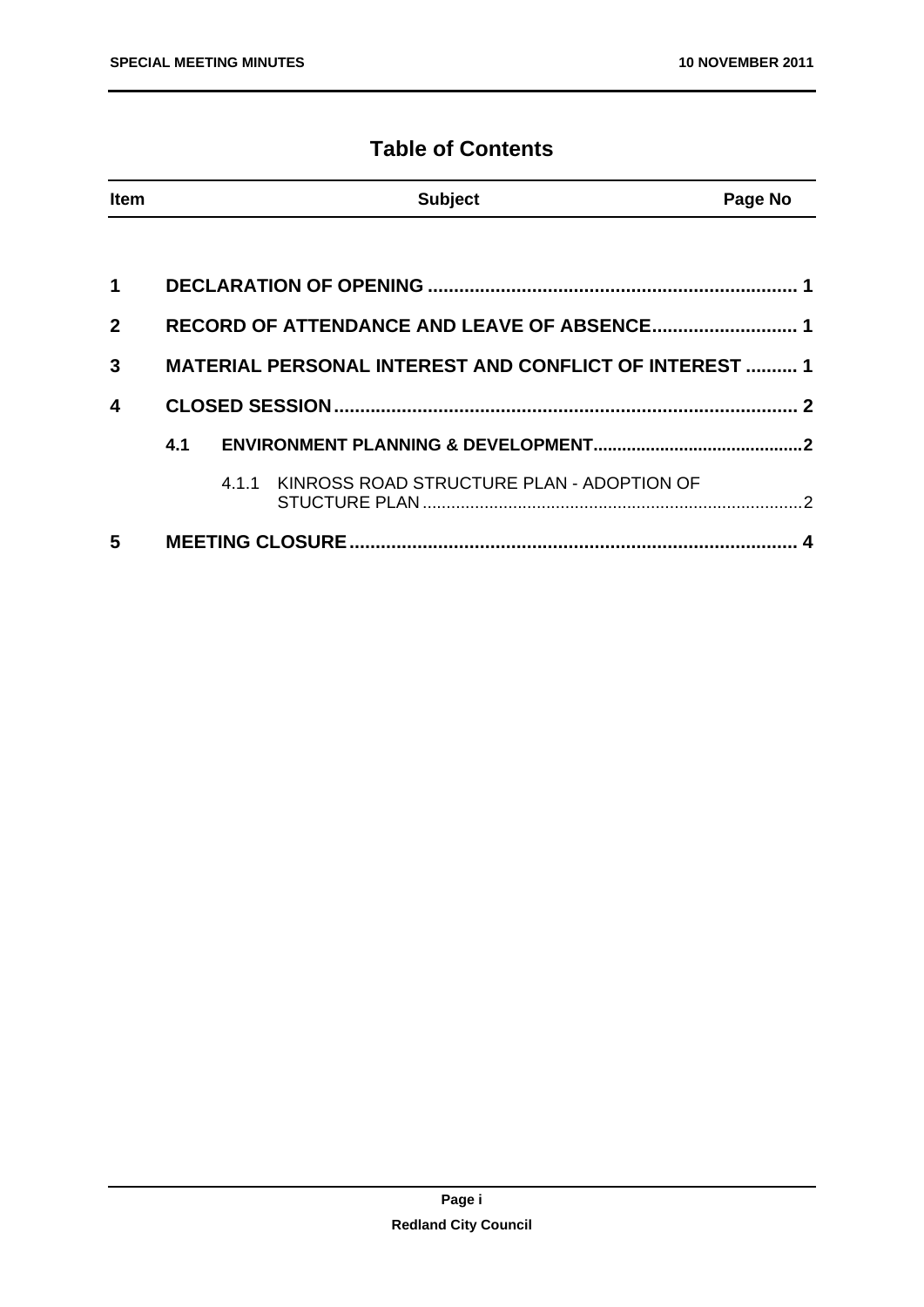#### **1 DECLARATION OF OPENING**

The Mayor declared the meeting open at 2.04pm.

#### **2 RECORD OF ATTENDANCE AND LEAVE OF ABSENCE**

#### **PRESENT**

| <u>Members:</u>                    |                                                              |
|------------------------------------|--------------------------------------------------------------|
| Cr M Hobson PSM                    | Mayor                                                        |
| Cr W Boglary                       | <b>Councillor Division 1</b>                                 |
| Cr C Ogilvie                       | <b>Councillor Division 2</b>                                 |
| Cr D Henry                         | <b>Councillor Division 3</b>                                 |
| Cr T Bowler                        | Councillor Division 6 – entered at 2.07pm and left at 4.05pm |
| Cr M Elliott                       | Deputy Mayor & Councillor Division 7                         |
| <b>Cr K Reimers</b>                | <b>Councillor Division 8</b>                                 |
| Cr K Williams                      | <b>Councillor Division 9</b>                                 |
| Cr H Murray                        | <b>Councillor Division 10</b>                                |
| <b>Executive Leadership Group:</b> |                                                              |
| Mr G Stevenson PSM                 | <b>Chief Executive Officer</b>                               |
| Mrs T Averay                       | General Manager Environment, Planning & Development          |
| Mrs L Rusan                        | <b>General Manager City Services</b>                         |
| Officers:                          |                                                              |
| Mr G Photinos                      | Manager City Planning & Environment                          |
| Mr S Hill                          | Principal Advisor Local Area and Strategic Planning          |
| Mr M Beekhuyzen                    | Senior Strategic Planner                                     |
|                                    |                                                              |
| <u>Minutes:</u>                    |                                                              |
| Mrs E Striplin                     | Corporate Meetings & Registers Team Officer                  |

#### **APOLOGIES**

| Cr J Burns    | Councillor Division 4        |
|---------------|------------------------------|
| Cr B Townsend | <b>Councillor Division 5</b> |

#### **3 MATERIAL PERSONAL INTEREST AND CONFLICT OF INTEREST**

Nil.

#### **COUNCILLOR ABSENCES DURING MEETING**

Cr Williams left the meeting at 2.49pm and returned at 2.50pm during closed session. Cr Ogilvie left the meeting at 2.38pm and returned at 2.53pm during closed session. Cr Boglary left the meeting at 2.44pm and returned at 2.45pm during closed session. Cr Bowler left the meeting at 2.46pm and returned at 2.49pm during closed session. Cr Boglary left the meeting at 2.59pm and returned at 3.02pm during closed session. Cr Williams left the meeting at 3.26pm and returned at 3.27pm during closed session. Cr Bowler left the meeting at 4.05pm.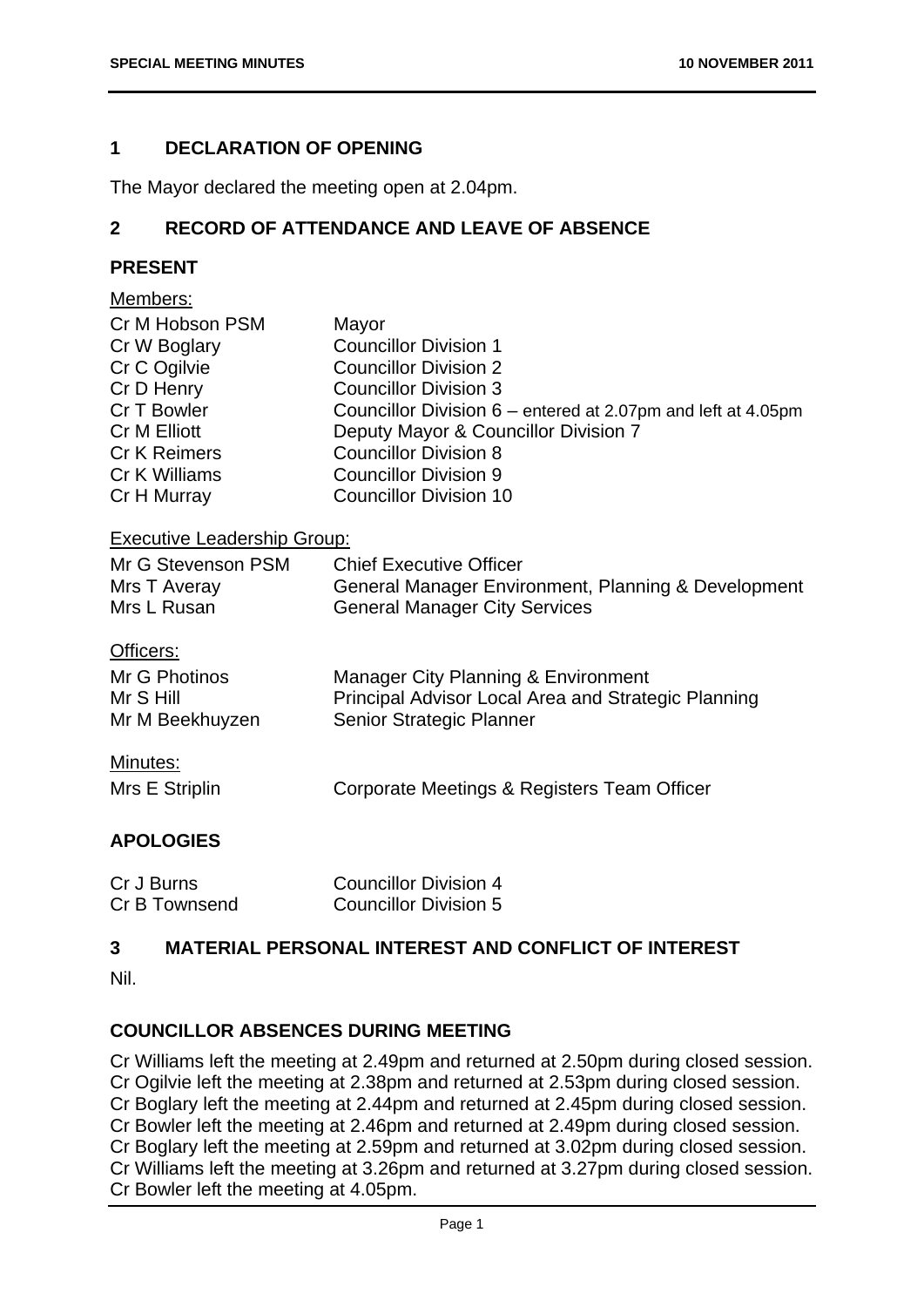#### **4 CLOSED SESSION**

#### **MOTION TO CLOSE MEETING AT 2.08PM**

| Moved by:    | Cr H Murray  |
|--------------|--------------|
| Seconded by: | Cr W Boglary |

That the meeting be closed to the public pursuant to section 72(1) of the *Local Government (Operations) Regulation2010* to discuss the following item:

#### **4.1.1 Kinross Road Structure Plan - Adoption of Structure Plan**

*The reason that is applicable in this instance is as follows:* 

*"(h) other business for which a public discussion would be likely to prejudice the interests of the local government or someone else, or enable a person to gain a financial advantage."* 

#### CARRIED

#### **MOTION TO REOPEN THE MEETING AT 4.24PM**

| Moved by:    | Cr M Elliott |
|--------------|--------------|
| Seconded by: | Cr H Murray  |

That the meeting again be opened to the public.

#### CARRIED

#### **4.1 ENVIRONMENT PLANNING & DEVELOPMENT**

**4.1.1 KINROSS ROAD STRUCTURE PLAN - ADOPTION OF STUCTURE PLAN** 

| <b>Dataworks Filename:</b>  | <b>LUP Kinross Road Structure Plan</b>                                                        |
|-----------------------------|-----------------------------------------------------------------------------------------------|
| <b>Responsible Officer:</b> | <b>Toni Averay</b><br><b>General Manager Environment Planning &amp;</b><br><b>Development</b> |
| Author:                     | <b>Stephen Hill</b><br><b>Principal Advisor Local Area and Strategic</b><br><b>Planning</b>   |

#### **EXECUTIVE SUMMARY**

A confidential report from General Manager Environment Planning & Development was discussed in closed session.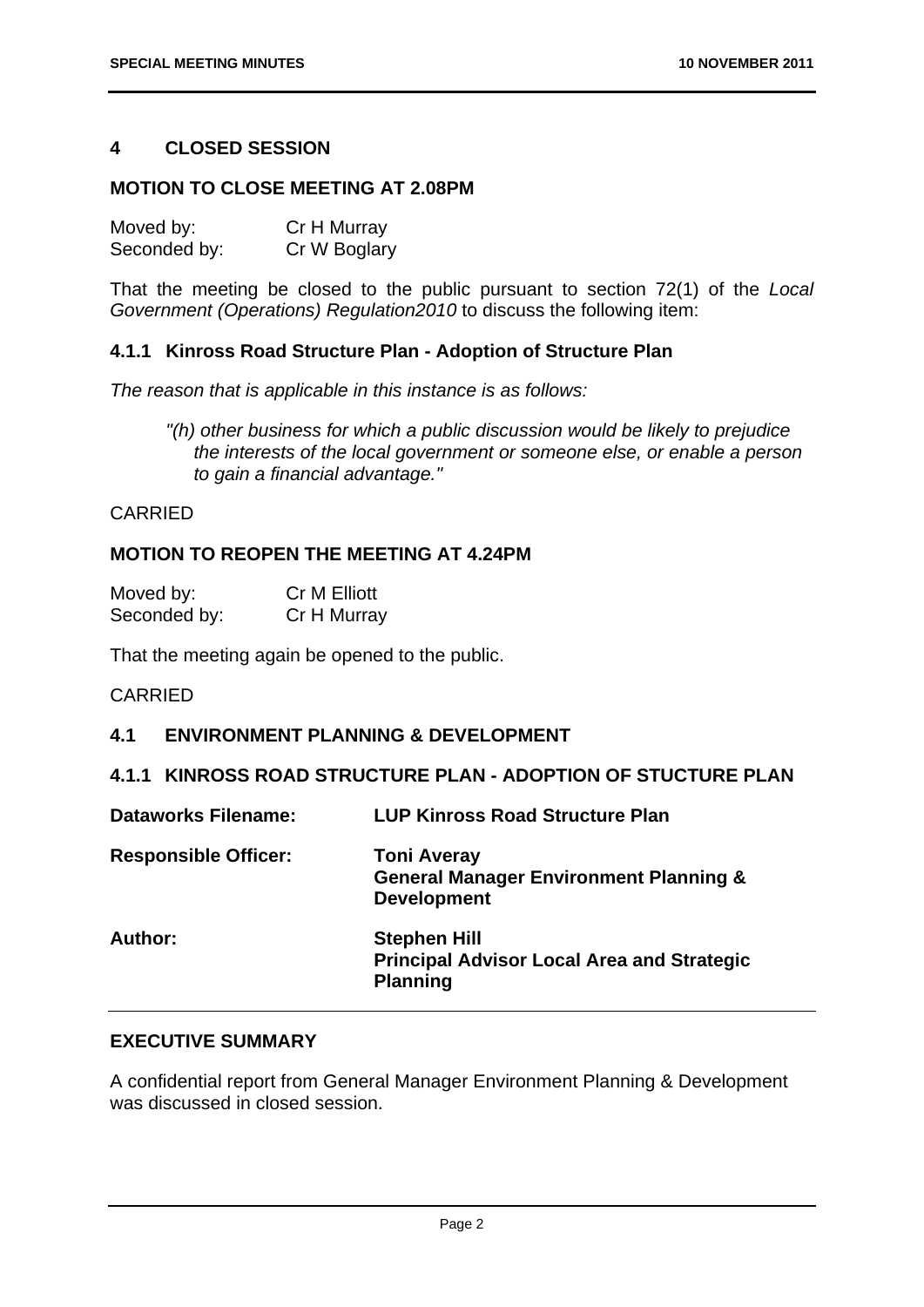#### **OFFICER'S RECOMMENDATION**

That Council resolve to:

- 1. Endorse the notations in Attachment 1;
- 2. Endorse and submit to the Minister "Attachment 2 Draft letter in response to the Ministerial conditions imposed upon the proposed Kinross Road Structure Plan;
- 3. Delegate authority under *section 257(1)(a) of the Local Government Act 2009* to the Mayor to negotiate and make further representations as necessary to the Minister of Local Government and Planning in relation to finalising the conditions imposed on the proposed Kinross Road Structure Plan;
- 4. That this report, Attachment 1 without notations and Attachment 2, remain confidential until the Kinross Road Structure Plan has been adopted and finalised; and
- 5. That the notations to Attachment 1 remain confidential.

#### **COUNCIL RESOLUTION**

| Moved by:    | <b>Cr D Henry</b>   |
|--------------|---------------------|
| Seconded by: | <b>Cr W Boglary</b> |

**That Council resolve to:** 

- **1. Endorse the notations in Attachment 1;**
- **2. Endorse and submit to the Minister "Attachment 2 Draft letter as amended in response to the draft Ministerial conditions imposed upon the proposed Kinross Road Structure Plan;**
- **3. Delegate authority under** *section 257(1)(a) of the Local Government Act 2009* **to the Mayor to negotiate and make further representations as necessary to the Minister of Local Government and Planning in relation to finalising the conditions imposed on the proposed Kinross Road Structure Plan;**
- **4. That this report, Attachment 1 without notations and Attachment 2, remain confidential until the Kinross Road Structure Plan has been adopted and finalised; and**
- **5. That the notations to Attachment 1 remain confidential.**

#### **CARRIED**